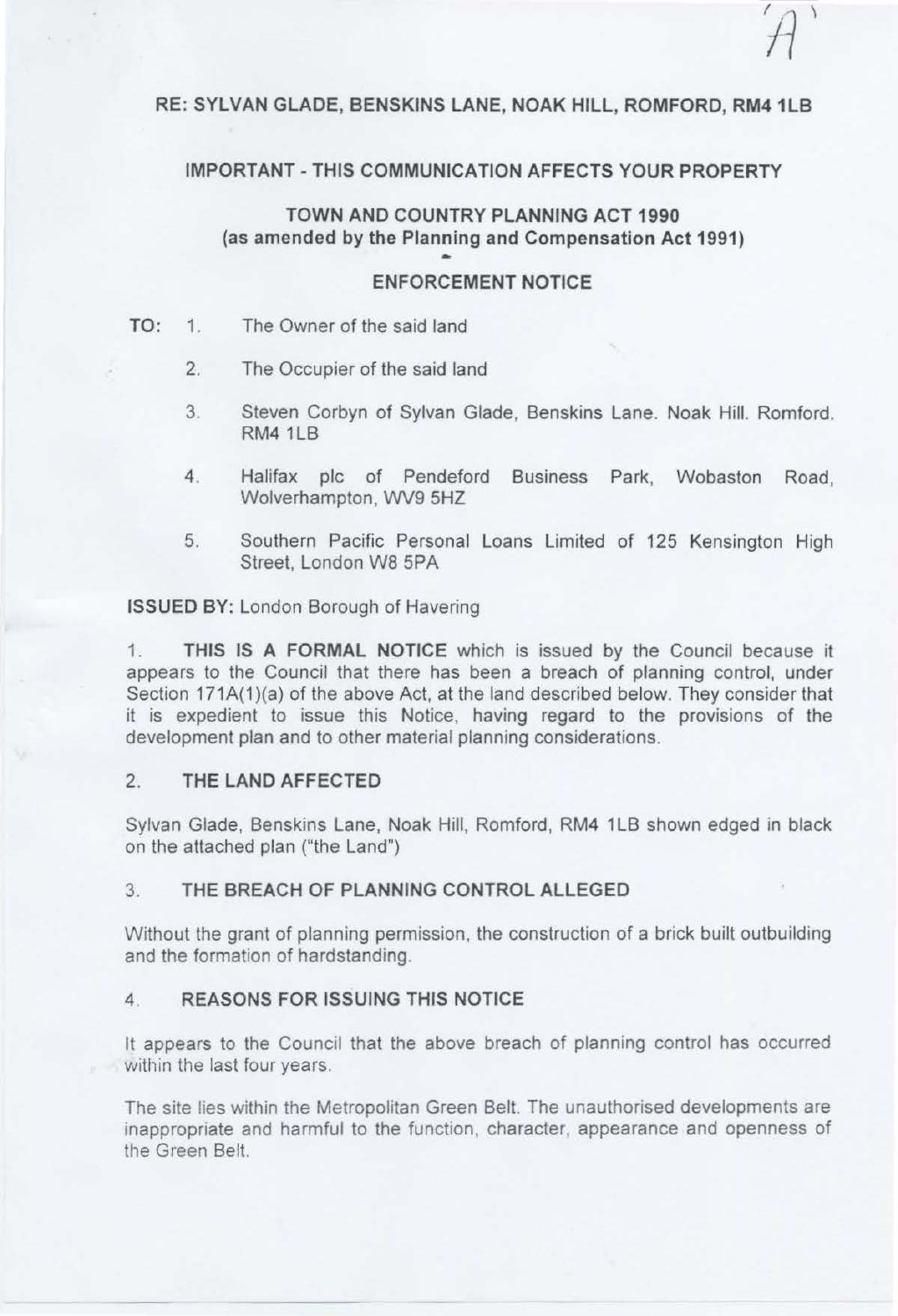The Council do not consider that this harm can be overcome by the use of planning conditions.

In making its decision to issue this notice the Council consider that the unauthorised development is contrary to Planning Policy Guidance 2: Green Belts and policies ENV1 and GRB2 of the Havering Unitary Development Plan and their counterpart policies in the Local Development Framework. ..

# 5. **WHAT YOU ARE REQUIRED TO DO**

(i) Remove from the Land the brick built outbuilding

**Time for compliance:** 6 months from the effective date of this notice.

(ii) Remove from the Land all hardstanding

*r* ·

/

**Time for compliance:** 6 months from the effective date of this notice

(iii) Remove from the Land all building materials and rubble arising from compliance with the first and second requirements above

**Time for compliance:** 6 months from the effective date of this notice

# 6. **WHEN THIS NOTICE TAKES EFFECT**

This Notice takes effect on 23 October 2007, unless an appeal is made against it beforehand

Dated: 18 September 2007 /

Signed:  $\frac{1}{2}$  ..., Authorised Officer L, and the U on behalf of London Borough of Havering Town Hall, Main Road Romford RM1 38D

# **YOUR RIGHT OF APPEAL**

You can appeal against this Enforcement Notice to the Secretary of State by the 23 October 2007. Further details are given in the attached explanatory note.

# **WHAT HAPPENS IF YOU DO NOT APPEAL**

If you do not appeal against this Enforcement Notice, it will take effect on 23 October 2007 and you must then ensure that the required steps for complying with it, for which you may be held responsible, are taken within the period specified in the Notice.

**FAILURE TO COMPLY WITH AN ENFORCEMENT NOTICE WHICH HAS TAKEN EFFECT CAN RESULT IN PROSECUTION AND/OR REMEDIAL ACTION BY THE COUNCIL.**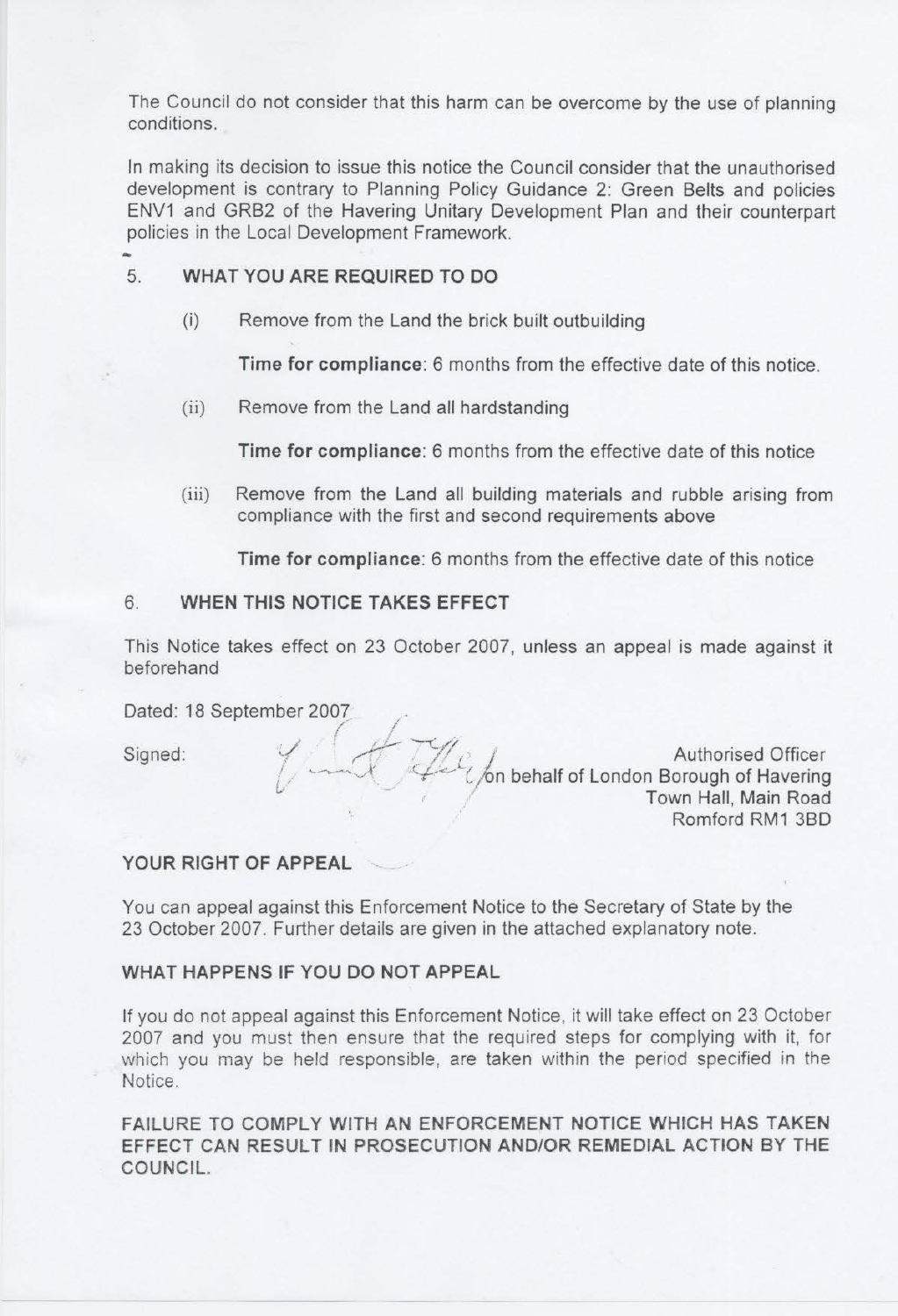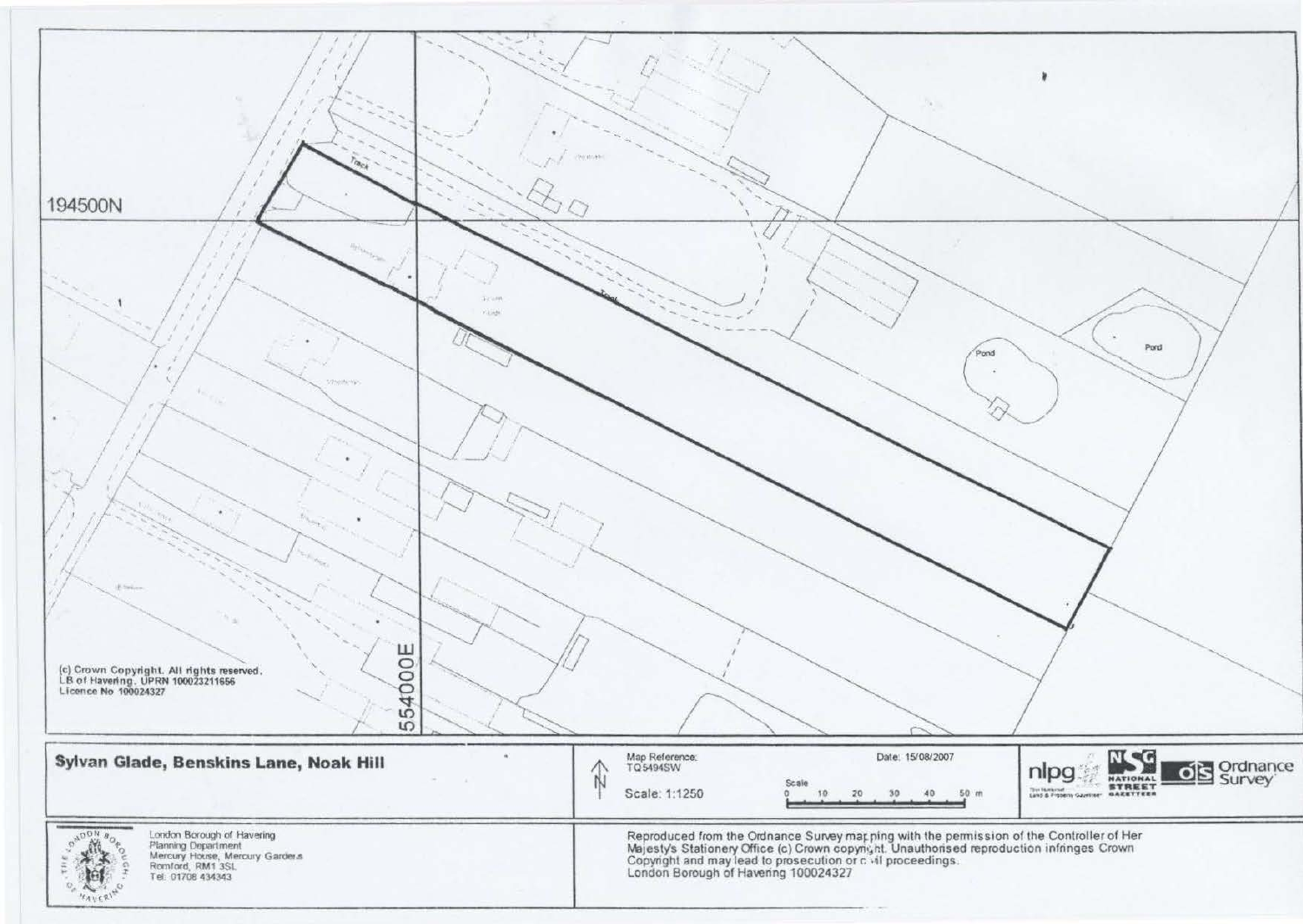# **EXPLANATORY NOTES**

#### **STATUTORY PROVISIONS**

A summary of Sections 171A, 171B and 172 to 177 of the Town and Country Planning Act 1990 (as amended) is enclosed with this Notice.

## **YOUR RIGHT OF APPEAL**

You can appeal against this Notice, but any appeal must be in writing and received, or posted (with the postage paid and properly addressed) in time to be received in the ordinary course of the post, by the Secretary of State before 23 October 2007. The enclosed booklet "Enforcement Appeals - A guide to Procedure" sets out your rights. Read it carefully. If you appeal you should use the enclosed appeal forms. Two copies are for you to send to the Secretary of State if you decide to appeal. The other is for you to keep as a duplicate for your own records. You should also send the Secretary of State a copy of the Enforcement Notice.

#### **GROUNDS OF APPEAL**

The grounds of appeal are set out in Section 174 of the Town and Country Planning Act 1991 and are also set out on pages  $2 - 5$  of the enclosed appeal forms.

### **PLANNING APPLICATION FEE**

Should you wish to appeal on ground  $(a)$  - that planning permission should be granted for the unauthorised development - then a fee of £675 is payable both to the Secretary of State and to the Council. If the fees are not paid then that ground of appeal will not be valid.

# **STATEMENT ON GROUNDS OF APPEAL**

You must submit to the Secretary of State, either when giving notice of appeal or within 14 days from the date on which the Secretary of State sends him a notice so requiring him, a statement in writing specifying the grounds on which you are appealing against the enforcement notice and stating briefly the facts on which you propose to rely in support of each of those grounds.

#### **RECIPIENTS OF THE ENFORCEMENT NOTICE**

The names and addresses of all the persons on whom the Enforcement Notice has been served are:

1. The Owner of the said land

 $\sim 10$ 

- 2. The Occupier of the said land
- 3. Steven Corbyn of Sylvan Glade, Benskins Lane. Noak Hill. Romford. RM41LB